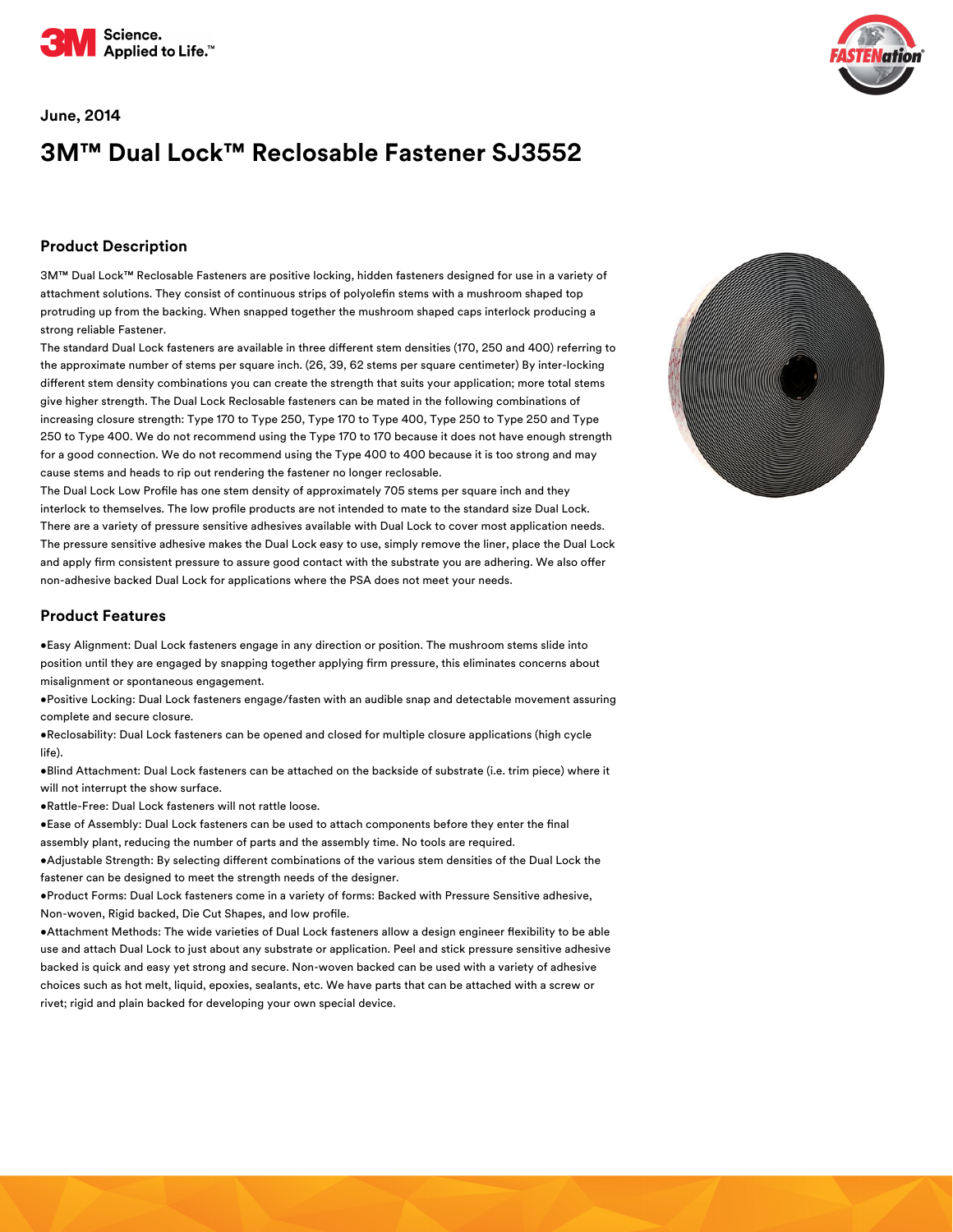### **General Information**

Pressure Senstive Adhesive backed product Product Family: Acrylic PSA VHB conformable type backing for medium to high surface energy attachment

# **Technical Information Note**

The following technical information and data should be considered representative or typical only and should not be used for specification purposes.

# **Typical Physical Properties**

| <b>Property</b>                                | <b>Values</b>                                 |                           |
|------------------------------------------------|-----------------------------------------------|---------------------------|
| Dual Lock Color                                | Black                                         |                           |
| <b>Adhesive Color</b>                          | White                                         |                           |
| Thickness                                      | $3.51 \text{ mm}$                             | 138 mil                   |
| Engaged to itself or to one of the same family | 5.74 mm                                       | 226 mil                   |
| Stems                                          | 26 Stems/cm <sup>2</sup>                      | 170 Stems/in <sup>2</sup> |
| <b>Liner Material</b>                          | Silicone treated Polyolefin with Red printing |                           |
| <b>Liner Thickness</b>                         | 0.1 <sub>mm</sub>                             | 4 mil                     |
| Liner Color                                    | Clear                                         |                           |

# **Typical Performance Characteristics**

| <b>Property</b>        | <b>Values</b> |        |
|------------------------|---------------|--------|
| Temperature Resistance | 93 °C         | 200 °F |

| <b>Dynamic Tensile (Engage)</b> |                         | <b>Substrate</b>           |  |
|---------------------------------|-------------------------|----------------------------|--|
| 9 N/cm <sup>2</sup>             | 13 lb/in <sup>2</sup>   | Type 170 to 250            |  |
| $14.5$ N/cm <sup>2</sup>        | $21$ lb/in <sup>2</sup> | Type 170 to 400            |  |
| 15.2 $N/cm2$                    | 22 lb/in <sup>2</sup>   | Type 250 to 250            |  |
| 21.4 N/cm <sup>2</sup>          | 31 lb/in <sup>2</sup>   | Type 250 to 400            |  |
| $18.5$ N/cm <sup>2</sup>        | $27$ lb/in <sup>2</sup> | Low Profile to Low Profile |  |

Property: Dynamic Tensile (Engage)

| <b>Dynamic Tensile (Disengage)</b> |                         | <b>Substrate</b> |
|------------------------------------|-------------------------|------------------|
| $18.5$ N/cm <sup>2</sup>           | $27$ lb/in <sup>2</sup> | Type 170 to 250  |
| 29.6 N/cm <sup>2</sup>             | $43$ lb/in <sup>2</sup> | Type 170 to 400  |
| $29.6$ N/cm <sup>2</sup>           | $43$ lb/in <sup>2</sup> | Type 250 to 250  |

**Table continued on next page**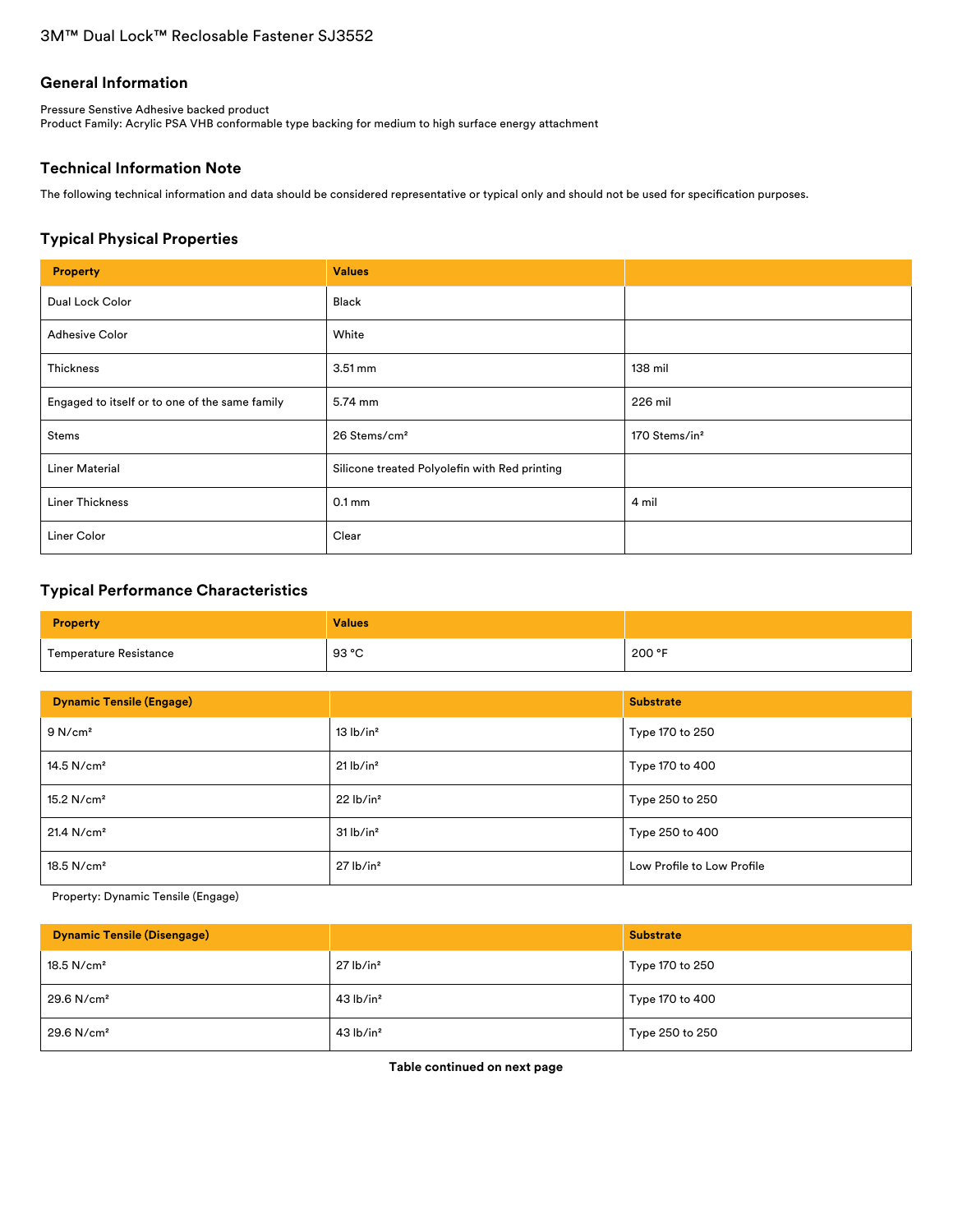# **Typical Performance Characteristics (continued)**

| <b>Dynamic Tensile (Disengage)</b> |                         | <b>Substrate</b> |
|------------------------------------|-------------------------|------------------|
| 41.4 N/cm <sup>2</sup>             | $60$ lb/in <sup>2</sup> | Type 250 to 400  |

# Property: Dynamic Tensile (Disengage)

| <b>Dynamic Shear</b>    |                         | <b>Substrate</b> |
|-------------------------|-------------------------|------------------|
| $9.8$ N/cm <sup>2</sup> | $14$ lb/in <sup>2</sup> | Type 170 to 250  |
| 14.5 $N/cm2$            | $21$ lb/in <sup>2</sup> | Type 170 to 400  |
| $15$ N/cm <sup>2</sup>  | 22 lb/in <sup>2</sup>   | Type 250 to 250  |
| 41.3 N/cm <sup>2</sup>  | $59$ lb/in <sup>2</sup> | Type 250 to 400  |

Property: Dynamic Shear

| <b>Cleavage Strength</b> |                | <b>Substrate</b> |
|--------------------------|----------------|------------------|
| 21 N/cm width            | 12 lb/in width | Type 170 to 250  |
| 35 N/cm width            | 20 lb/in width | Type 170 to 400  |
| 42 N/cm width            | 24 lb/in width | Type 250 to 250  |
| 56 N/cm width            | 32 lb/in width | Type 250 to 400  |

Property: Cleavage Strength

notes: Rigid backed from Rigid backed

| <b>T-Peel Adhesion</b> |                 | <b>Substrate</b> |
|------------------------|-----------------|------------------|
| 1.2 N/cm width         | 0.7 lb/in width | Type 170 to 250  |
| 2.5 N/cm width         | 1.4 lb/in width | Type 170 to 400  |
| 3.3 N/cm width         | 1.9 lb/in width | Type 250 to 250  |
| 2.6 N/cm width         | 1.5 lb/in width | Type 250 to 400  |

Property: T-Peel Adhesion notes: Flexible from Flexible

| 90° Peel Adhesion |                 | <b>Substrate</b> |
|-------------------|-----------------|------------------|
| 3.2 N/cm width    | 1.8 lb/in width | Type 170 to 250  |
| 5.4 N/cm width    | 3.1 lb/in width | Type 170 to 400  |
| 8.1 N/cm width    | 4.1 lb/in width | Type 250 to 250  |
| 8.1 N/cm width    | 4.6 lb/in width | Type 250 to 400  |

Property: 90° Peel Adhesion notes: Flexible from Rigid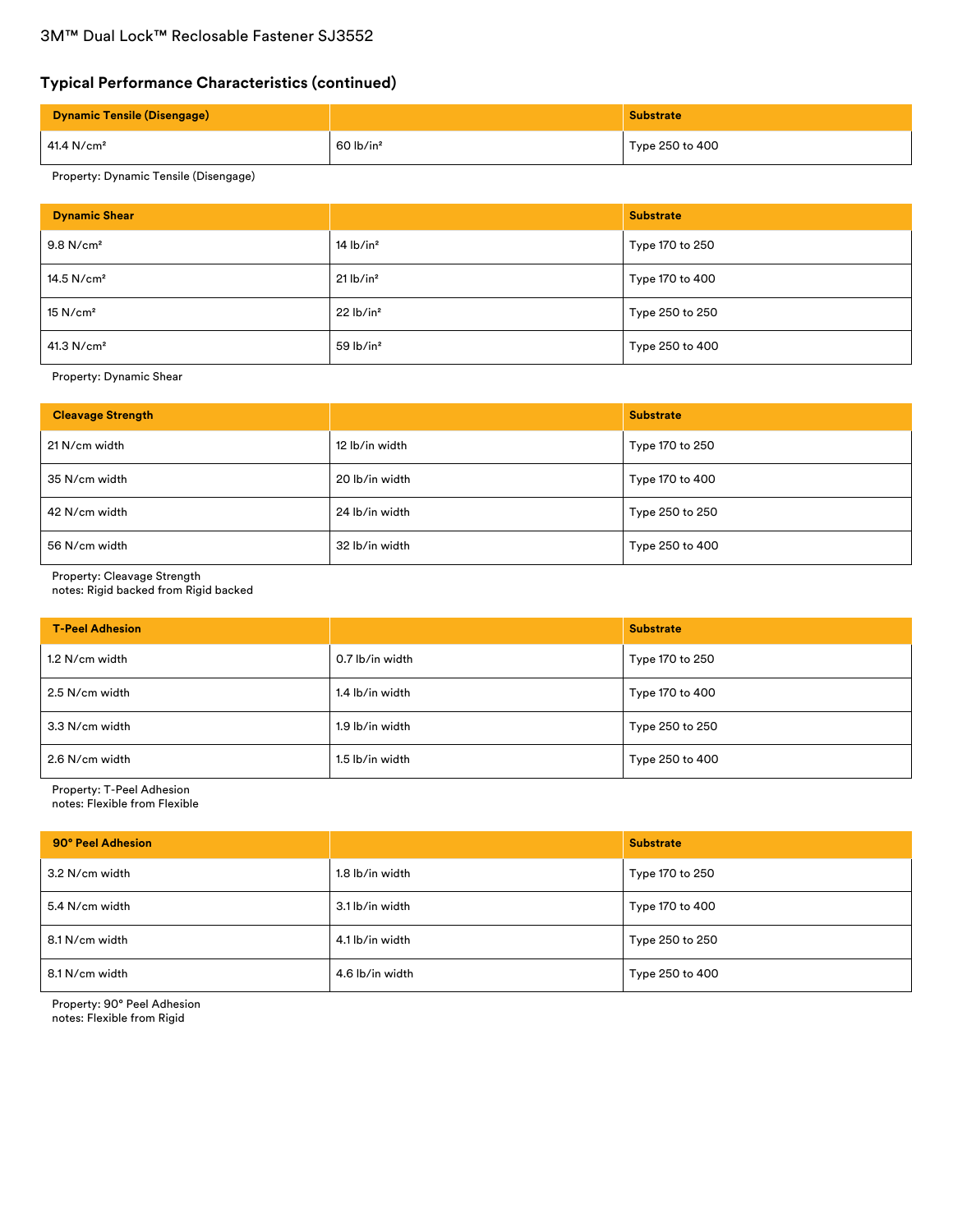### **Typical Performance Characteristics (continued)**

| <b>Cycle Life</b> | <b>Substrate</b> |
|-------------------|------------------|
| 1000              | Type 170 to 250  |
| 1000              | Type 170 to 400  |
| 1000              | Type 250 to 250  |
| 1000              | Type 250 to 400  |

Property: Cycle Life

notes: Number of closures before losing 50% of original strength

#### **Note**

The following technical information and data is intended as a guideline to assist customers in selecting 3M™ Reclosable Fasteners for further evaluation. This technical information is not product release specifications or standards. Unless stated differently, the typical system performance and product properties were obtained using specific test methods under controlled laboratory conditions of 72°F

± 5°F and 50% ± 10% relative humidity. The user is responsible for evaluating 3M reclosable fasteners under expected use conditions to ensure suitable performance for the intended application.

These are typical values which were gathered from testing the PSA backed materials. Similar values can be expected when the Dual Lock is held securely in a rigid fashion.

Tests were run at 12 inches per minute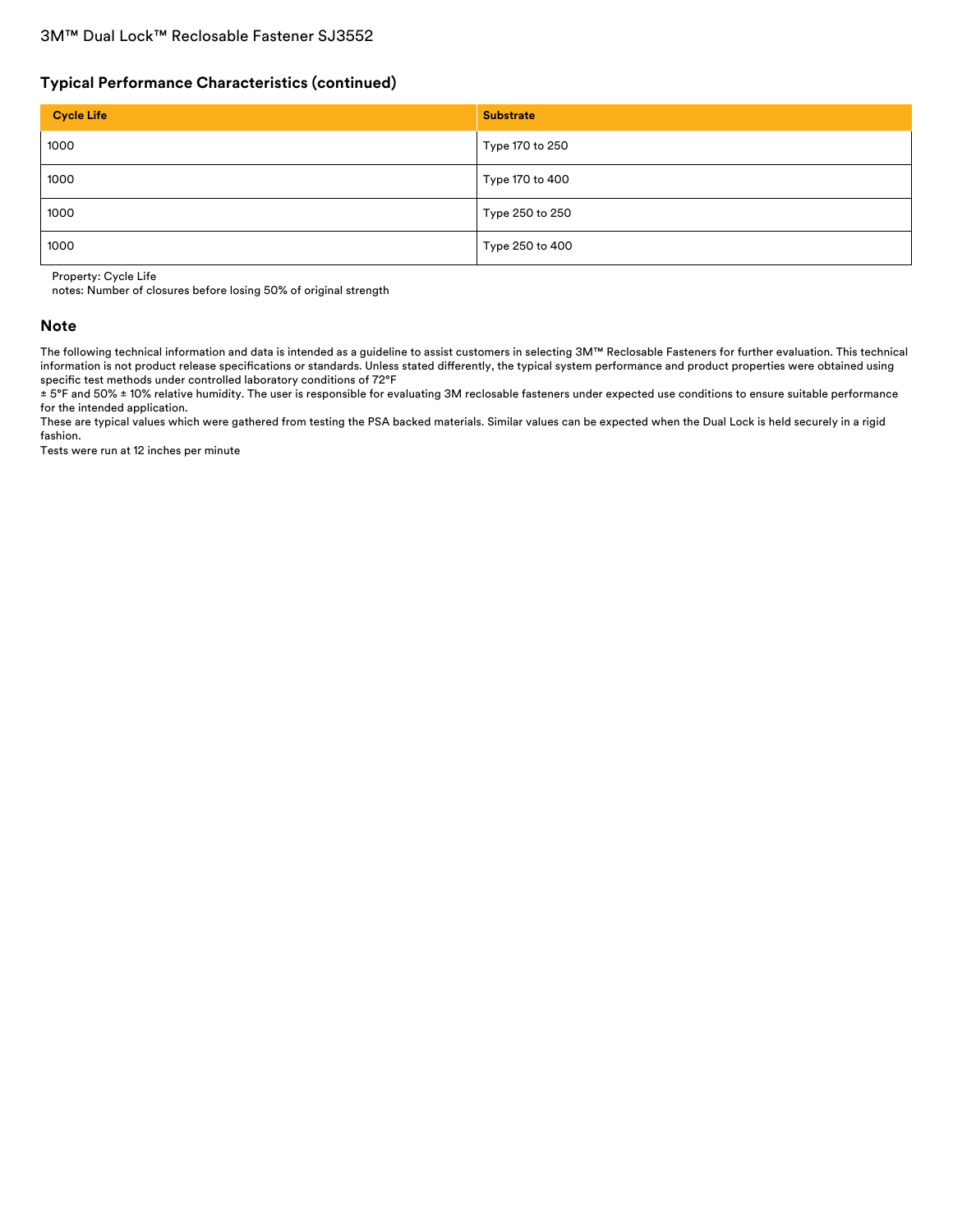# **Typical Performance Characteristics (continued)**

# **Product Performance:**

| <b>Dual Lock</b><br>Product<br><b>Number</b> | <b>Low Surface Energy Materials</b><br>Polyethylene, Polypropylene, etc.,<br>< 35 Dynes/cm <sup>2</sup> | <b>Medium Surface Energy Materials</b><br>ABS, Polycarbonate, Acrylic, etc.,<br>35-45 Dynes/cm <sup>2</sup> | <b>High Surface Energy Materials</b><br>Aluminum, Steel, other metals, etc.,<br>> 45 Dynes/cm <sup>2</sup> | Temperature<br>Resistance<br>F(T) |
|----------------------------------------------|---------------------------------------------------------------------------------------------------------|-------------------------------------------------------------------------------------------------------------|------------------------------------------------------------------------------------------------------------|-----------------------------------|
| SJ3244                                       |                                                                                                         |                                                                                                             |                                                                                                            |                                   |
| SJ3245                                       | X                                                                                                       | $\mathsf{x}$                                                                                                | $\mathsf{x}$                                                                                               | 120                               |
| SJ3246                                       |                                                                                                         |                                                                                                             |                                                                                                            |                                   |
| SJ3540                                       |                                                                                                         |                                                                                                             |                                                                                                            |                                   |
| SJ3541                                       | $\mathbf{x}$                                                                                            | $\overline{\mathsf{x}}$                                                                                     | $\overline{\mathbf{x}}$                                                                                    | 140                               |
| SJ3542                                       |                                                                                                         |                                                                                                             |                                                                                                            |                                   |
| SJ3550                                       |                                                                                                         |                                                                                                             |                                                                                                            |                                   |
| SJ3551                                       |                                                                                                         | $\boldsymbol{\mathsf{x}}$                                                                                   | X                                                                                                          | 200                               |
| SJ3552                                       |                                                                                                         |                                                                                                             |                                                                                                            |                                   |
| <b>SJ3550CF</b>                              |                                                                                                         |                                                                                                             |                                                                                                            |                                   |
| <b>SJ3551CF</b>                              |                                                                                                         | X                                                                                                           | X                                                                                                          | 220                               |
| SJ3552CF                                     |                                                                                                         |                                                                                                             |                                                                                                            |                                   |
| SJ3557                                       |                                                                                                         |                                                                                                             |                                                                                                            |                                   |
| SJ3558                                       |                                                                                                         | X                                                                                                           | X                                                                                                          | 200                               |
| SJ3559                                       |                                                                                                         |                                                                                                             |                                                                                                            |                                   |
| SJ3560                                       |                                                                                                         |                                                                                                             |                                                                                                            |                                   |
| SJ3561                                       |                                                                                                         | $\mathsf{x}$                                                                                                | X                                                                                                          | 220                               |
| SJ3562                                       |                                                                                                         |                                                                                                             |                                                                                                            |                                   |
| SJ3773                                       |                                                                                                         |                                                                                                             |                                                                                                            |                                   |
| SJ3782                                       | X                                                                                                       | $\mathsf{x}$                                                                                                | X                                                                                                          | 158                               |
| SJ3870                                       |                                                                                                         |                                                                                                             |                                                                                                            |                                   |
| SJ3871                                       | X                                                                                                       | $\mathsf{x}$                                                                                                | X                                                                                                          | 140                               |
| SJ3872                                       |                                                                                                         |                                                                                                             |                                                                                                            |                                   |
| SJ3962                                       |                                                                                                         | X                                                                                                           | X                                                                                                          | 180                               |

### Additional Information

notes: This guide should assist you in determining which product will adhere best to your substrate for.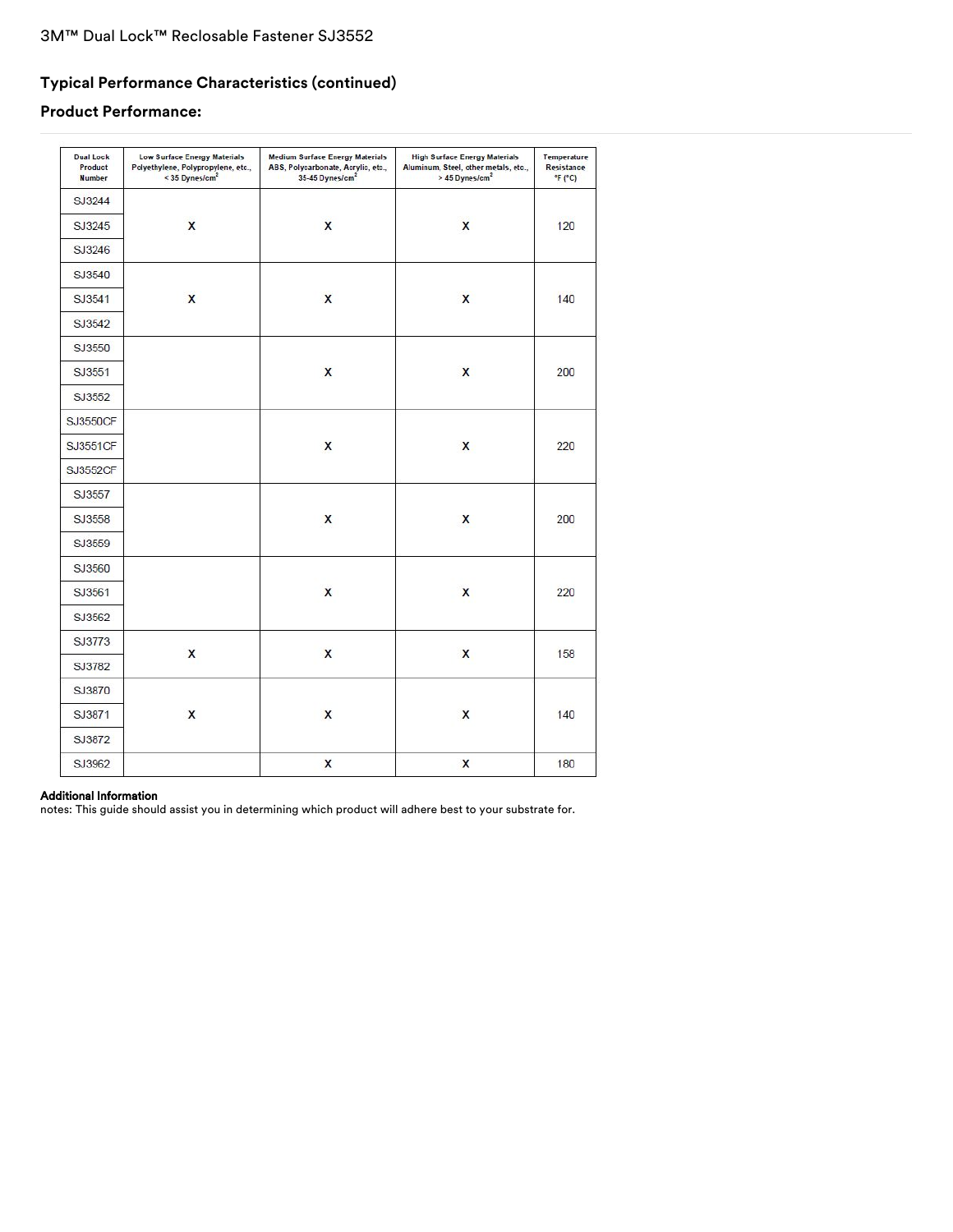### **Design Considerations**

• As a general rule, four square inches of fastener area per pound of static tensile or shear load to be supported is suggested as a starting point for evaluation. More or less area may be needed depending on specific conditions or end use applications. Type 250 Dual Lock Reclosable fasteners less than 0.75" (19 mm) width should not be engaged to other type 250 Dual Lock Reclosable fastener as low disengagement values may occur.

• Whenever possible design one side of the Dual Lock reclosable fasteners to be larger than the mating side. This will allow for variability or mismatch in Dual lock alignment positions, and ensure 100% fastening area contact. Another approach would be to design two rectangular shaped fastener pieces so that they can be engaged in a cross web/perpendicular pattern (crossed).

• Dual Lock strength is proportional to the fastening contact area, and the number of stems in combination used. More stems and more Dual Lock used gives you more strength, less stems combined and using less Dual Lock will give you less strength.

• Dual Lock disengagement strength/performance is strongest in direct tensile. Peel/cleavage mode is where it is most easily removed.

• Final product performance depends upon a combination of factors: the substrate and its surface characteristics, the fastener selected, the application method and conditions, the time and environmental conditions required for the application. Because these factors are unique to each application, the user must evaluate Dual Lock and do any testing required to determine Dual Lock's suitability for the user's desired end use.

### **Storage and Shelf Life**

To obtain best performance, use this product within 24 months from date of manufacture.

## **Family Group**

|                       | SJ3550                                           | SJ3551                                           | SJ3552                                           |
|-----------------------|--------------------------------------------------|--------------------------------------------------|--------------------------------------------------|
| Thickness (mm)        | 3.51                                             | 3.51                                             | 3.51                                             |
| <b>Liner Material</b> | Silicone treated Polyolefin<br>with Red printing | Silicone treated Polyolefin<br>with Red printing | Silicone treated Polyolefin<br>with Red printing |
| Liner Thickness (mm)  | 0.1                                              | 0.1                                              | 0.1                                              |
| Liner Color           | Clear                                            | Clear                                            | Clear                                            |

### **References**

1. 3m.com Product Page

Url: [https://www.3m.com/3M/en\\_US/company-us/all-3m-products/~/3M-Dual-Lock-Reclosable-Fastener-SJ3552?N=5002385+3293242284&rt=rud](https://www.3m.com/3M/en_US/company-us/all-3m-products/~/3M-Dual-Lock-Reclosable-Fastener-SJ3552?N=5002385+3293242284&rt=rud) 2. Safety Data Sheet

Url: [https://www.3m.com/3M/en\\_US/company-us/SDS-search/results/?gsaAction=msdsSRA&msdsLocale=en\\_US&co=ptn&q=SJ3552](https://www.3m.com/3M/en_US/company-us/SDS-search/results/?gsaAction=msdsSRA&msdsLocale=en_US&co=ptn&q=SJ3552)

### **ISO Statement**

This Industrial Adhesives and Tapes Division product was manufactured under a 3M quality system registered to ISO 9001 standards.

# **Technical Information**

The technical information, recommendations and other statements contained in this document are based upon tests or experience that 3M believes are reliable, but the accuracy or completeness of such information is not guaranteed.